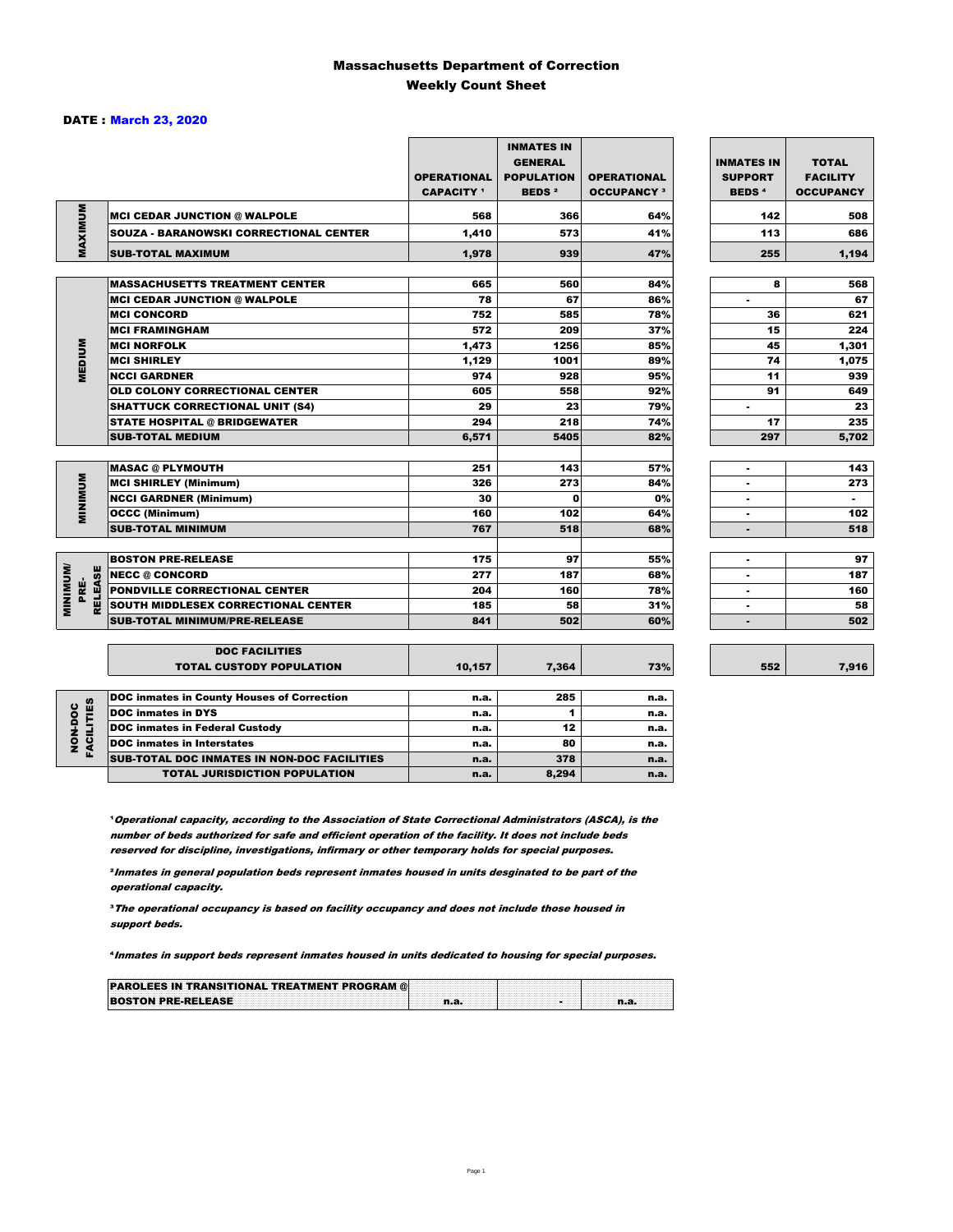### Massachusetts Department of Correction Weekly Count Sheet

| <b>CORRECTIONAL FACILITIES</b><br><b>HOSPITAL MISSION</b> | <b>TREATMENT</b><br><b>BEDS</b> | <b>FACILITY</b><br><b>OCCUPANCY</b> |
|-----------------------------------------------------------|---------------------------------|-------------------------------------|
| <b>SHATTUCK CORRECTIONAL UNIT</b>                         | 29                              | 23                                  |
| <b>STATE HOSPITAL @ BRIDGEWATER</b>                       | 372                             | 218                                 |
| <b>TOTAL</b>                                              | 401                             | 241                                 |

|                                                                | <b>FACILITY</b>  |
|----------------------------------------------------------------|------------------|
| <b>DOC INMATES IN COUNTY FACILITIES</b>                        | <b>OCCUPANCY</b> |
| <b>BARNSTABLE COUNTY</b>                                       |                  |
| <b>BERKSHIRE COUNTY</b>                                        | 10               |
| <b>BRISTOL COUNTY</b>                                          |                  |
| <b>DUKES COUNTY</b>                                            | 0                |
| <b>ESSEX COUNTY</b>                                            | 5                |
| <b>FRANKLIN COUNTY</b>                                         | 16               |
| <b>HAMPDEN COUNTY*</b>                                         | 187              |
| <b>HAMPSHIRE COUNTY</b>                                        | 12               |
| <b>MIDDLESEX COUNTY</b>                                        |                  |
| <b>NORFOLK COUNTY</b>                                          | ۰                |
| <b>PLYMOUTH COUNTY</b>                                         | 54               |
| <b>SUFFOLK COUNTY</b>                                          | 1                |
| <b>WORCESTER COUNTY</b>                                        | 0                |
| <b>TOTAL</b>                                                   | 285              |
| *Note* Hampden County has 95 Section 35 inmates (Stoney Brook) |                  |

|                                        | <b>FACILITY</b>  |
|----------------------------------------|------------------|
| <b>DOC INMATES IN OTHER FACILITIES</b> | <b>OCCUPANCY</b> |
| <b>FEDERAL BUREAU OF PRISONS</b>       | 12               |
| <b>DYS</b>                             |                  |
| <b>INTERSTATES</b>                     | 80               |
| <b>TOTAL</b>                           | 93               |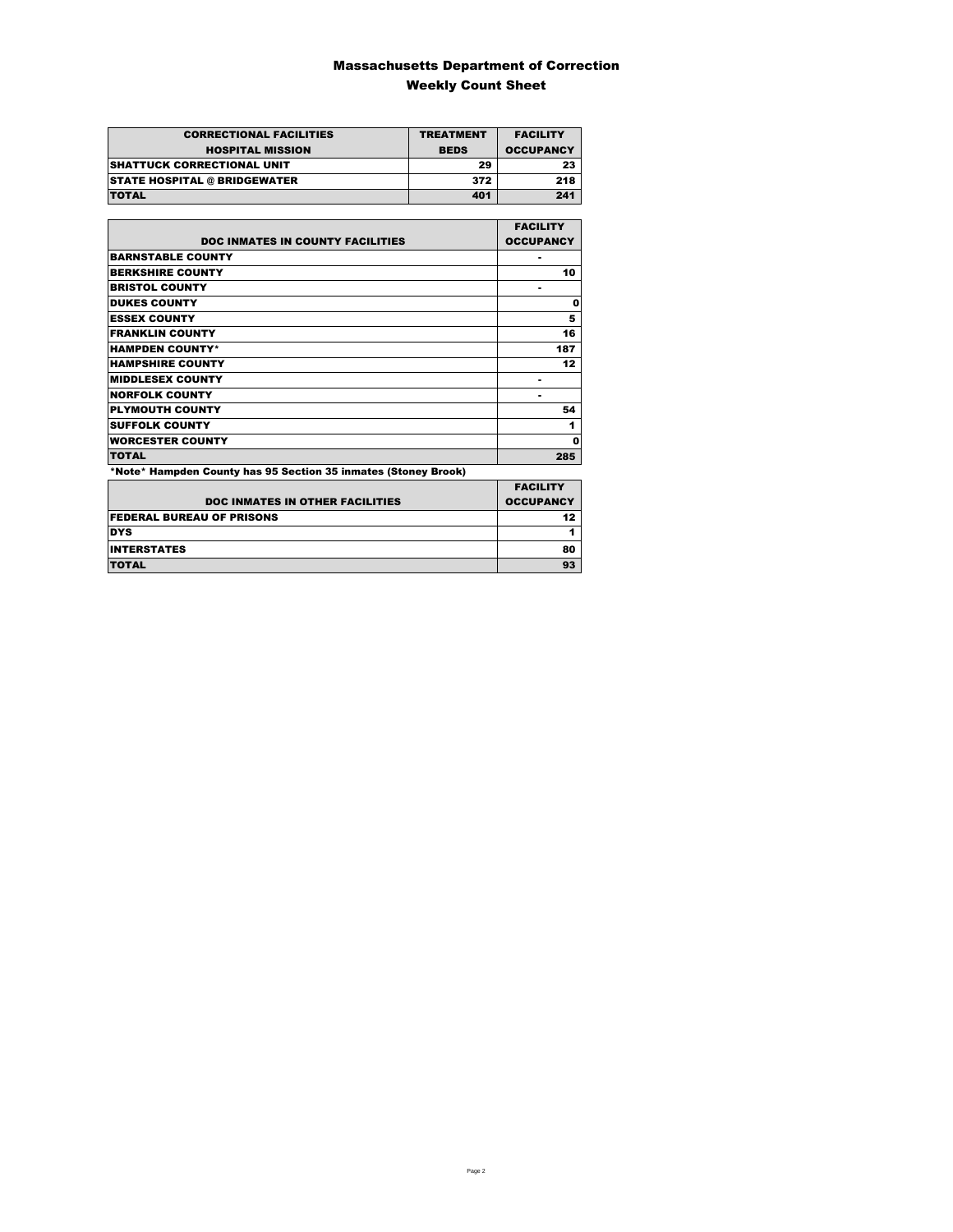#### **03/23/20**

| <b>COUNTY</b>                           | <b>SECURITY LEVEL</b>                 |                               |                               |                             |                                  |                                |                                  |                               |                                     |                                  | <b>TOTAL</b>                   |                                |
|-----------------------------------------|---------------------------------------|-------------------------------|-------------------------------|-----------------------------|----------------------------------|--------------------------------|----------------------------------|-------------------------------|-------------------------------------|----------------------------------|--------------------------------|--------------------------------|
| <b>BARNSTABLE</b>                       | <b>TYPE</b>                           | <b>MAXIMUM</b>                |                               |                             | <b>MEDIUM</b>                    |                                | <b>MINIMUM</b>                   |                               | <b>PRE-RELEASE</b>                  |                                  | <b>TOTAL</b>                   |                                |
|                                         |                                       | <b>MALE</b>                   | <b>FEMALE</b>                 | <b>MALE</b>                 | <b>FEMALE</b>                    | <b>MALE</b>                    | <b>FEMALE</b>                    | <b>MALE</b>                   | <b>FEMALE</b>                       | <b>MALE</b>                      | <b>FEMALE</b>                  | <b>FACILITY</b>                |
|                                         | <b>COUNTY</b>                         | $\mathbf 0$                   | $\mathbf{0}$                  | 114                         | 10                               | $\mathbf 0$                    | 0                                | $\mathbf{0}$                  | $\mathbf{0}$                        | 0                                | 0                              | 0                              |
| <b>HOUSE OF</b>                         | <b>STATE</b>                          | $\overline{0}$                | $\mathbf 0$                   | 0<br>0                      | 0<br>0                           | $\mathbf 0$<br>$\mathbf{0}$    | $\overline{0}$                   | $\mathbf{0}$                  | $\mathbf 0$                         | $\overline{0}$<br>$\overline{0}$ | 0                              | $\mathbf 0$<br>$\mathbf 0$     |
| <b>CORRECTION</b>                       | FEDERAL<br><b>TOTAL</b>               | $\mathbf 0$<br>$\mathbf 0$    | $\mathbf 0$<br>$\mathbf{0}$   | 114                         | 10                               | $\overline{0}$                 | $\mathbf 0$<br>$\mathbf 0$       | $\mathbf 0$<br>$\mathbf{0}$   | $\mathbf 0$<br>$\mathbf 0$          | 114                              | 0<br>10                        | 124                            |
|                                         | <b>COUNTY</b>                         | $\mathbf 0$                   | $\mathbf{0}$                  | 96                          | 7                                | $\mathbf 0$                    | $\mathbf 0$                      | $\mathbf 0$                   | $\overline{0}$                      | 96                               | 7                              | 103                            |
| JAIL                                    | <b>OTHER COUNTY</b>                   | $\mathbf 0$                   | $\mathbf{0}$                  | 0                           | 0                                | $\mathbf{0}$                   | $\overline{0}$                   | $\mathbf 0$                   | $\overline{0}$                      | $\mathbf 0$                      | 0                              | $\mathbf 0$                    |
|                                         | <b>FEDERAL</b>                        | $\overline{0}$                | $\mathbf{0}$                  | 0                           | 0                                | $\Omega$                       | $\overline{0}$                   | $\Omega$                      | $\overline{0}$                      | $\mathbf 0$                      | 0                              | $\mathbf 0$                    |
|                                         | <b>TOTAL</b>                          | $\overline{0}$                | $\Omega$                      | 96                          |                                  | $\Omega$                       | $\overline{0}$                   | $\Omega$                      | $\overline{0}$                      | 96                               |                                | 103                            |
|                                         | <b>FACILITY TOTAL</b>                 | 0                             | 0                             | 210                         | 17                               | $\mathbf{0}$                   | 0                                | 0                             | 0                                   | 210                              | 17                             | 227                            |
| <b>BERKSHIRE</b>                        | <b>TYPE</b>                           | <b>MAXIMUM</b>                |                               |                             | <b>MEDIUM</b>                    |                                | <b>MINIMUM</b>                   |                               | <b>PRE-RELEASE</b>                  |                                  | <b>TOTAL</b>                   |                                |
|                                         |                                       | <b>MALE</b>                   | <b>FEMALE</b>                 | <b>MALE</b>                 | <b>FEMALE</b>                    | <b>MALE</b>                    | <b>FEMALE</b>                    | <b>MALE</b>                   | <b>FEMALE</b>                       | <b>MALE</b>                      | <b>FEMALE</b>                  | <b>FACILITY</b>                |
|                                         | <b>COUNTY</b>                         | $\mathbf{0}$                  | $\mathbf 0$                   | 95                          | 0                                | $\mathbf{0}$                   | $\mathbf{0}$                     | $\mathbf{0}$                  | $\mathbf 0$                         | 95                               | 0                              | 95                             |
| <b>HOUSE OF</b>                         | <b>STATE</b>                          | 0                             | $\mathbf{0}$                  | 10                          | $\mathbf 0$                      | $\mathbf{0}$                   | $\mathbf 0$                      | $\mathbf{0}$                  | $\mathbf{0}$                        | 10                               | $\mathbf 0$                    | 10                             |
| <b>CORRECTION</b>                       | <b>FEDERAL</b>                        | $\mathbf 0$<br>$\overline{0}$ | $\mathbf 0$<br>$\mathbf{0}$   | 0<br>105                    | $\overline{0}$<br>$\overline{0}$ | $\mathbf{0}$<br>$\overline{0}$ | $\overline{0}$<br>$\overline{0}$ | $\mathbf{0}$<br>$\mathbf{0}$  | $\overline{0}$<br>$\overline{0}$    | 0<br>105                         | 0<br>$\overline{0}$            | 0                              |
|                                         | <b>TOTAL</b><br><b>COUNTY</b>         | $\overline{0}$                | $\overline{0}$                | 87                          | $\overline{0}$                   | $\mathbf 0$                    | $\overline{0}$                   | $\overline{0}$                | $\overline{0}$                      | 87                               | $\mathbf{0}$                   | 105<br>87                      |
| <b>JAIL</b>                             | <b>OTHER COUNTY</b>                   | 0                             | $\mathbf{0}$                  | 0                           | $\overline{0}$                   | $\mathbf{0}$                   | $\mathbf 0$                      | $\Omega$                      | $\mathbf{0}$                        | 0                                | $\mathbf{0}$                   | 0                              |
|                                         | <b>FEDERAL</b>                        | $\mathbf 0$                   | $\mathbf{0}$                  | 0                           | $\overline{0}$                   | $\mathbf{0}$                   | $\overline{0}$                   | $\mathbf 0$                   | $\overline{0}$                      | $\mathbf 0$                      | $\mathbf{0}$                   | $\mathbf 0$                    |
|                                         | <b>TOTAL</b>                          | $\mathbf 0$                   | $\mathbf{0}$                  | 87                          | $\overline{0}$                   | $\mathbf{0}$                   | $\mathbf 0$                      | $\mathbf{0}$                  | $\mathbf 0$                         | 87                               | $\overline{0}$                 | 87                             |
|                                         | <b>FACILITY TOTAL</b>                 | 0                             | $\bf{0}$                      | 192                         | 0                                | 0                              | $\bf{0}$                         | 0                             | 0                                   | 192                              | 0                              | 192                            |
| <b>BRISTOL</b>                          | <b>TYPE</b>                           | <b>MAXIMUM</b>                |                               |                             | <b>MEDIUM</b>                    |                                | <b>MINIMUM</b>                   |                               | <b>PRE-RELEASE</b>                  |                                  | <b>TOTAL</b>                   |                                |
| <b>Ash Street</b>                       |                                       | <b>MALE</b>                   | <b>FEMALE</b>                 | <b>MALE</b>                 | <b>FEMALE</b>                    | <b>MALE</b>                    | <b>FEMALE</b>                    | <b>MALE</b>                   | <b>FEMALE</b>                       | <b>MALE</b>                      | <b>FEMALE</b>                  | <b>FACILITY</b>                |
|                                         | <b>COUNTY</b>                         | 0                             | $\mathbf{0}$                  | 18                          | $\mathbf 0$                      | $\mathbf 0$                    | 0                                | $\mathbf{0}$                  | $\overline{0}$                      | 18                               | 0                              | 18                             |
| <b>HOUSE OF</b>                         | <b>STATE</b>                          | $\mathbf{0}$                  | $\mathbf{0}$                  | 0                           | $\mathbf 0$                      | $\mathbf{0}$                   | $\mathbf{0}$                     | $\mathbf{0}$                  | $\mathbf{0}$                        | 0                                | 0                              | 0                              |
| <b>CORRECTION</b>                       | <b>FEDERAL</b>                        | $\mathbf{0}$                  | $\mathbf{0}$                  | 0                           | $\overline{0}$                   | $\mathbf{0}$                   | $\overline{0}$                   | $\mathbf{0}$                  | $\overline{0}$                      | $\mathbf 0$                      | 0                              | $\mathbf 0$                    |
|                                         | <b>TOTAL</b>                          | $\overline{0}$                | $\mathbf{0}$                  | 18                          | $\overline{0}$                   | $\mathbf 0$                    | $\overline{0}$                   | $\mathbf{0}$                  | $\overline{0}$                      | 18                               | $\overline{0}$                 | 18                             |
| JAIL                                    | <b>COUNTY</b><br><b>OTHER COUNTY</b>  | $\overline{0}$<br>$\mathbf 0$ | $\Omega$<br>0                 | 105<br>0                    | $\overline{0}$<br>$\overline{0}$ | $\mathbf 0$<br>$\mathbf{0}$    | $\overline{0}$<br>$\overline{0}$ | $\overline{0}$<br>$\mathbf 0$ | $\overline{0}$<br>$\overline{0}$    | 105<br>$\mathbf 0$               | $\overline{0}$<br>$\mathbf{0}$ | 105<br>$\mathbf 0$             |
|                                         | FEDERAL                               | $\overline{0}$                | $\mathbf{0}$                  | 0                           | $\overline{0}$                   | $\Omega$                       | $\overline{0}$                   | $\Omega$                      |                                     | $\mathbf 0$                      | $\mathbf{0}$                   | $\mathbf 0$                    |
|                                         | <b>TOTAL</b>                          | $\overline{0}$                | $\mathbf{0}$                  | 105                         | $\overline{0}$                   | $\overline{0}$                 | $\overline{0}$                   | $\overline{0}$                | $\overline{0}$                      | 105                              | $\overline{0}$                 | 105                            |
|                                         | <b>FACILITY TOTAL</b>                 | 0                             | 0                             | 123                         | 0                                | 0                              | 0                                | 0                             | 0                                   | 123                              | 0                              | 123                            |
|                                         |                                       |                               |                               |                             |                                  |                                |                                  |                               |                                     |                                  |                                |                                |
| <b>BRISTOL</b><br><b>Dartmouth</b>      | <b>TYPE</b>                           | <b>MAXIMUM</b><br><b>MALE</b> | <b>FEMALE</b>                 | <b>MALE</b>                 | <b>MEDIUM</b><br><b>FEMALE</b>   | <b>MALE</b>                    | <b>MINIMUM</b><br><b>FEMALE</b>  | <b>MALE</b>                   | <b>PRE-RELEASE</b><br><b>FEMALE</b> | <b>MALE</b>                      | <b>TOTAL</b><br><b>FEMALE</b>  | <b>FACILITY</b>                |
|                                         | <b>COUNTY</b>                         | $\mathbf 0$                   | $\mathbf 0$                   | 243                         |                                  | 0                              | 0                                | $\mathbf 0$                   | $\overline{0}$                      | 243                              | 1                              | 244                            |
| <b>HOUSE OF</b>                         | <b>STATE</b>                          | $\mathbf 0$                   | $\mathbf{0}$                  | 0                           | 0                                | $\Omega$                       | 0                                | $\Omega$                      | $\mathbf{0}$                        | 0                                | $\mathbf 0$                    | 0                              |
| <b>CORRECTION</b>                       | <b>FEDERAL</b>                        | $\mathbf 0$                   | $\mathbf{0}$                  | 0                           | 0                                | $\mathbf 0$                    | 0                                | $\mathbf 0$                   | $\mathbf{0}$                        | $\mathbf 0$                      | 0                              | $\mathbf 0$                    |
|                                         | <b>TOTAL</b>                          | $\overline{0}$                | $\mathbf{0}$                  | 243                         | $\overline{1}$                   | $\overline{0}$                 | $\mathbf 0$                      | $\mathbf{0}$                  | $\overline{0}$                      | 243                              | $\mathbf{1}$                   | 244                            |
|                                         | <b>COUNTY</b>                         | $\mathbf 0$<br>$\overline{0}$ | $\mathbf{0}$<br>$\mathbf{0}$  | 327<br>161                  | 14<br>$\mathbf 0$                | $\mathbf{0}$<br>$\mathbf{0}$   | $\mathbf 0$<br>$\overline{0}$    | $\mathbf{0}$<br>$\mathbf 0$   | $\mathbf 0$<br>$\overline{0}$       | 327                              | 14<br>0                        | 341                            |
| JAIL                                    | <b>OTHER COUNTY</b><br>FEDERAL        | $\mathbf 0$                   | $\mathbf{0}$                  | 0                           | 0                                | $\mathbf{0}$                   | 0                                | $\mathbf{0}$                  | $\mathbf 0$                         | 161<br>0                         | $\mathbf 0$                    | 161<br>$\mathbf 0$             |
|                                         | <b>TOTAL</b>                          | $\mathbf 0$                   | $\overline{0}$                | 488                         | 14                               | $\mathbf 0$                    | $\mathbf 0$                      | $\overline{0}$                | $\mathbf 0$                         | 488                              | 14                             | 502                            |
|                                         | <b>FACILITY TOTAL</b>                 | $\mathbf{0}$                  | $\mathbf{0}$                  | 731                         | 15                               | $\mathbf{0}$                   | $\bf{0}$                         | 0                             | 0                                   | 731                              | 15                             | 746                            |
|                                         |                                       |                               |                               |                             |                                  |                                |                                  |                               |                                     |                                  |                                |                                |
| <b>BRISTOL</b><br><b>Women's Center</b> | <b>TYPE</b>                           | <b>MAXIMUM</b><br><b>MALE</b> | <b>FEMALE</b>                 | <b>MALE</b>                 | <b>MEDIUM</b><br><b>FEMALE</b>   | <b>MALE</b>                    | <b>MINIMUM</b><br><b>FEMALE</b>  | <b>MALE</b>                   | <b>PRE-RELEASE</b><br><b>FEMALE</b> | <b>MALE</b>                      | <b>TOTAL</b><br><b>FEMALE</b>  | <b>FACILITY</b>                |
|                                         | <b>COUNTY</b>                         | 0                             | 0                             | 0                           | 12                               | $\mathbf 0$                    | 5                                | 0                             | $\mathbf 0$                         | 0                                | 17                             | 17                             |
| <b>SENTENCED</b>                        | <b>STATE</b>                          | $\overline{0}$                | $\Omega$                      | $\overline{0}$              | $\mathbf 0$                      | $\overline{0}$                 | $\mathbf 0$                      | $\mathbf{0}$                  | $\mathbf 0$                         | $\mathbf{0}$                     | $\overline{0}$                 | $\mathbf 0$                    |
|                                         | <b>FEDERAL</b>                        | 0                             | $\mathbf 0$                   | 0                           | $\mathbf{0}$                     | $\mathbf{0}$                   | $\mathbf 0$                      | $\mathbf 0$                   | $\mathbf 0$                         | $\pmb{0}$                        | 0                              | $\pmb{0}$                      |
|                                         | <b>TOTAL</b>                          | $\mathbf 0$                   | $\mathbf{0}$                  | $\mathbf 0$                 | 12                               | $\mathbf{0}$                   | 5                                | $\mathbf{0}$                  | $\overline{0}$                      | $\bf 0$                          | 17                             | 17                             |
|                                         | <b>COUNTY</b>                         | $\mathbf 0$                   | $\mathbf 0$                   | $\overline{0}$              | 23                               | $\Omega$                       | $\overline{0}$                   | $\mathbf 0$                   | $\overline{0}$                      | $\pmb{0}$                        | 23                             | 23                             |
| <b>UNSENTENCED</b>                      | INS                                   | 0<br>$\overline{0}$           | $\mathbf 0$<br>$\Omega$       | $\pmb{0}$<br>$\overline{0}$ | 9<br>$\overline{0}$              | $\mathbf 0$<br>$\mathbf{0}$    | 0<br>$\overline{0}$              | $\mathbf{0}$<br>$\mathbf 0$   | $\mathbf{0}$<br>$\overline{0}$      | $\pmb{0}$<br>$\pmb{0}$           | 9<br>$\pmb{0}$                 | 9<br>$\mathbf 0$               |
|                                         | <b>FEDERAL</b><br><b>TOTAL</b>        | $\overline{0}$                | $\mathbf{0}$                  | $\mathbf 0$                 | 32                               | $\overline{0}$                 | $\overline{0}$                   | $\overline{0}$                | $\overline{0}$                      | $\bf 0$                          | 32                             | 32                             |
|                                         | <b>FACILITY TOTAL</b>                 | $\mathbf 0$                   | $\mathbf{0}$                  | 0                           | 44                               | $\mathbf{0}$                   | 5                                | $\mathbf 0$                   | 0                                   | 0                                | 49                             | 49                             |
|                                         |                                       |                               |                               |                             |                                  |                                |                                  |                               |                                     |                                  |                                |                                |
| <b>DUKES</b>                            | <b>TYPE</b>                           | <b>MAXIMUM</b>                |                               |                             | <b>MEDIUM</b>                    |                                | <b>MINIMUM</b>                   |                               | <b>PRE-RELEASE</b>                  |                                  | <b>TOTAL</b>                   |                                |
|                                         | <b>COUNTY</b>                         | <b>MALE</b><br>3              | <b>FEMALE</b><br>$\mathbf{0}$ | <b>MALE</b><br>5            | <b>FEMALE</b><br>$\mathbf 0$     | <b>MALE</b><br>5 <sub>l</sub>  | <b>FEMALE</b><br>$\mathbf{0}$    | <b>MALE</b><br>$\mathbf 0$    | <b>FEMALE</b><br>$\overline{0}$     | 13                               | $\mathbf{0}$                   | MALE   FEMALE   FACILITY<br>13 |
| <b>HOUSE OF</b>                         | <b>STATE</b>                          | $\mathbf 0$                   | 0                             | $\pmb{0}$                   | $\mathbf 0$                      | $\overline{0}$                 | 0                                | 0                             | $\mathbf 0$                         | 0                                | 0                              | $\pmb{0}$                      |
| <b>CORRECTION</b>                       | <b>FEDERAL</b>                        | 0                             | $\mathbf{0}$                  | 0                           | $\mathbf 0$                      | $\overline{0}$                 | $\overline{0}$                   | $\mathbf 0$                   | $\overline{0}$                      | $\pmb{0}$                        | 0                              | $\mathbf 0$                    |
|                                         | <b>TOTAL</b>                          | 3                             | $\mathbf 0$                   | 5                           | $\mathbf 0$                      | $5\overline{)}$                | $\mathbf 0$                      | $\mathbf 0$                   | $\overline{0}$                      | 13                               | $\mathbf 0$                    | 13                             |
|                                         | <b>COUNTY</b>                         | 0                             | $\mathbf 0$                   | $\pmb{0}$                   | $\mathbf 0$                      | $\mathbf{0}$                   | $\mathbf 0$                      | $\mathbf 0$                   | $\mathbf 0$                         | $\mathbf 0$                      | $\pmb{0}$                      | $\pmb{0}$                      |
| JAIL                                    | <b>OTHER COUNTY</b>                   | $\overline{0}$                | $\mathbf{0}$                  | $\mathbf 0$                 | $\overline{0}$                   | $\mathbf{0}$                   | $\mathbf 0$                      | $\mathbf{0}$                  | $\mathbf 0$                         | $\mathbf 0$                      | $\mathbf{0}$                   | $\pmb{0}$                      |
|                                         | <b>FEDERAL</b>                        | 0<br>$\mathbf 0$              | $\mathbf 0$<br>$\mathbf{0}$   | $\pmb{0}$<br>$\pmb{0}$      | 0                                | $\mathbf 0$<br>$\mathbf 0$     | 0<br>$\mathbf 0$                 | $\mathbf 0$<br>$\mathbf{0}$   | $\mathbf 0$                         | 0                                | $\pmb{0}$<br>$\mathbf 0$       | $\pmb{0}$<br>$\mathbf 0$       |
|                                         | <b>TOTAL</b><br><b>FACILITY TOTAL</b> | 3                             | $\mathbf 0$                   | 5                           | $\mathbf 0$<br>$\mathbf{0}$      | 5 <sup>1</sup>                 | $\mathbf{0}$                     | $\mathbf{0}$                  |                                     | $\pmb{0}$<br>13                  | 0                              | 13                             |
|                                         |                                       |                               |                               |                             |                                  |                                |                                  |                               |                                     |                                  |                                |                                |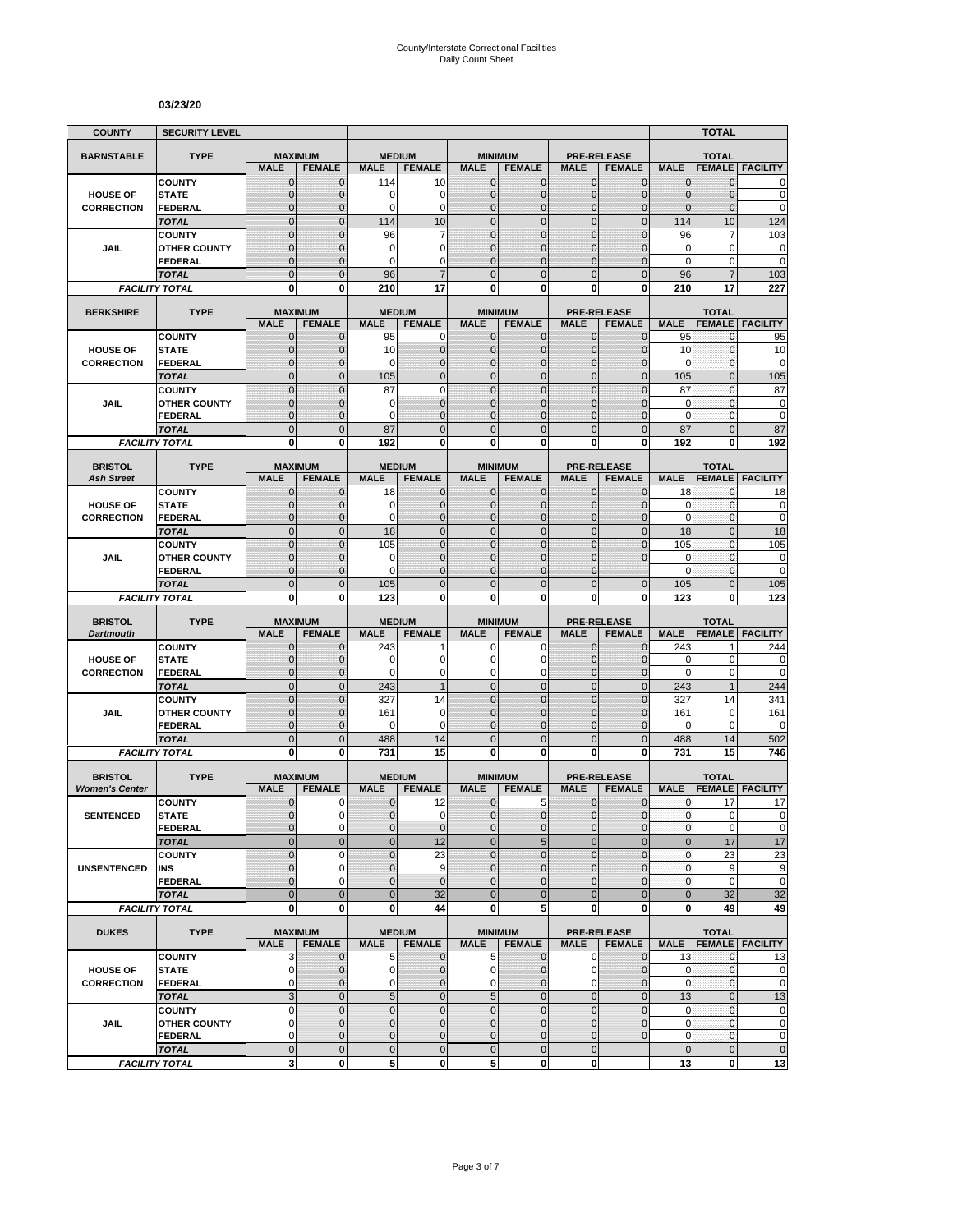# County/Interstate Correctional Facilities Daily Count Sheet

| <b>ESSEX</b>          | <b>TYPE</b>                    |                               | <b>MAXIMUM</b>                   | <b>MEDIUM</b>                 |                    | <b>MINIMUM</b>              |                                 |                               | <b>PRE-RELEASE</b>                  |                               | <b>TOTAL</b>                  |                        |
|-----------------------|--------------------------------|-------------------------------|----------------------------------|-------------------------------|--------------------|-----------------------------|---------------------------------|-------------------------------|-------------------------------------|-------------------------------|-------------------------------|------------------------|
| <b>Middleton</b>      |                                | <b>MALE</b>                   | <b>FEMALE</b>                    | <b>MALE</b>                   | <b>FEMALE</b>      | <b>MALE</b>                 | <b>FEMALE</b>                   | <b>MALE</b>                   | <b>FEMALE</b>                       | <b>MALE</b>                   | <b>FEMALE</b>                 | <b>FACILITY</b>        |
|                       | <b>COUNTY</b>                  | 0                             | 0                                | 339                           | 0                  | $\mathbf 0$                 | $\mathbf{0}$                    | $\mathbf{0}$                  | $\Omega$                            | 339                           | 0                             | 339                    |
| <b>HOUSE OF</b>       | <b>STATE</b>                   | 0                             | $\mathbf 0$                      | $\Omega$                      | 0                  | $\mathbf{0}$                | $\Omega$                        | $\mathbf 0$                   | $\Omega$                            | $\Omega$                      | $\Omega$                      | 0                      |
| <b>CORRECTION</b>     | <b>FEDERAL</b>                 | 0                             | $\mathbf 0$                      | 0                             | 0                  | $\mathbf{0}$                | $\mathbf 0$                     | $\mathbf{0}$                  | $\mathbf 0$                         | $\mathbf 0$                   | $\mathbf{0}$                  | $\mathbf 0$            |
|                       | <b>TOTAL</b><br><b>COUNTY</b>  | $\overline{0}$<br>$\mathbf 0$ | $\overline{0}$<br>$\overline{0}$ | 339<br>677                    | $\mathbf 0$<br>13  | $\mathbf 0$<br>$\mathbf{0}$ | $\overline{0}$<br>$\Omega$      | $\mathbf 0$<br>$\mathbf 0$    | $\overline{0}$<br>$\Omega$          | 339<br>677                    | $\mathbf{0}$<br>13            | 339<br>690             |
| JAIL                  | <b>OTHER COUNTY</b>            | $\mathbf 0$                   | $\overline{0}$                   | 0                             | $\mathbf{0}$       | $\mathbf{0}$                | $\mathbf{0}$                    | $\mathbf 0$                   | $\mathcal{C}$                       | 0                             | $\mathbf 0$                   | 0                      |
|                       | <b>FEDERAL</b>                 | $\mathbf{0}$                  |                                  | $\overline{2}$                | $\Omega$           | $\mathbf{0}$                | $\Omega$                        | $\mathbf{0}$                  | $\mathbf 0$                         | $\overline{2}$                | $\Omega$                      | $\overline{2}$         |
|                       | <b>TOTAL</b>                   | $\overline{0}$                | $\mathbf 0$                      | 679                           | 13                 | $\Omega$                    | $\Omega$                        | $\overline{0}$                | $\Omega$                            | 679                           | 13                            | 692                    |
|                       | <b>FACILITY TOTAL</b>          | 0                             | 0                                | 1018                          | 13                 | $\bf{0}$                    | 0                               | 0                             | 0                                   | 1018                          | 13                            | 1031                   |
| <b>ESSEX</b>          | <b>TYPE</b>                    |                               | <b>MAXIMUM</b>                   |                               | <b>MEDIUM</b>      |                             |                                 |                               |                                     |                               |                               |                        |
| W.I.T.                |                                | <b>MALE</b>                   | <b>FEMALE</b>                    | <b>MALE</b>                   | <b>FEMALE</b>      | <b>MALE</b>                 | <b>MINIMUM</b><br><b>FEMALE</b> | <b>MALE</b>                   | <b>PRE-RELEASE</b><br><b>FEMALE</b> | <b>MALE</b>                   | <b>TOTAL</b><br><b>FEMALE</b> | <b>FACILITY</b>        |
|                       | <b>COUNTY</b>                  | $\mathbf{0}$                  | 0                                | $\mathbf 0$                   | 0                  | $\mathbf 0$                 | $\mathbf{0}$                    | 0                             | 23                                  | 0                             | 23                            | 23                     |
| <b>SENTENCED</b>      | <b>STATE</b>                   | 0                             | $\mathbf 0$                      | $\mathbf{0}$                  | $\mathbf 0$        | $\mathbf{0}$                | $\mathbf{0}$                    | 0                             | $\Omega$                            | $\mathbf 0$                   | $\mathbf 0$                   | 0                      |
|                       | <b>FEDERAL</b>                 | $\overline{0}$                | $\mathbf 0$                      | $\mathbf{0}$                  | 0                  | $\mathbf{0}$                | 0                               | $\mathbf 0$                   | $\Omega$                            | $\mathbf{0}$                  | $\Omega$                      | $\mathbf 0$            |
|                       | <b>TOTAL</b>                   | $\overline{0}$                | $\overline{0}$                   | $\mathbf{0}$                  | $\overline{0}$     | $\mathbf{0}$                | $\overline{0}$                  | $\overline{0}$                | 23                                  | $\mathbf{0}$                  | 23                            | 23                     |
| <b>FACILITY TOTAL</b> |                                | 0                             | 0                                | $\bf{0}$                      | O                  | $\bf{0}$                    | 0                               | 0                             | 23                                  | $\bf{0}$                      | 23                            | 23                     |
| <b>ESSEX</b>          | <b>TYPE</b>                    |                               | <b>MAXIMUM</b>                   |                               | <b>MEDIUM</b>      |                             | <b>MINIMUM</b>                  |                               | <b>PRE-RELEASE</b>                  |                               | <b>TOTAL</b>                  |                        |
| LCAC                  |                                | <b>MALE</b>                   | <b>FEMALE</b>                    | <b>MALE</b>                   | <b>FEMALE</b>      | <b>MALE</b>                 | <b>FEMALE</b>                   | <b>MALE</b>                   | <b>FEMALE</b>                       | <b>MALE</b>                   |                               | <b>FEMALE</b> FACILITY |
|                       | <b>COUNTY</b>                  | 0                             | 0                                | $\mathbf{0}$                  | 0                  | 0                           | $\mathbf{0}$                    | 190                           | $\Omega$                            | 190                           | $\Omega$                      | 190                    |
| <b>HOUSE OF</b>       | <b>STATE</b>                   | 0                             | $\overline{0}$                   | $\mathbf{0}$                  | 0                  | 5                           | $\Omega$                        | 0                             | $\Omega$                            | 5                             | $\mathbf 0$                   | 5                      |
| <b>CORRECTION</b>     | FEDERAL                        | 0                             | 0                                | $\mathbf{0}$                  | 0                  | 0                           | $\Omega$                        | 7                             | $\Omega$                            | $\overline{7}$                | $\mathbf 0$                   | 7                      |
|                       | <b>TOTAL</b>                   | $\Omega$                      | $\overline{0}$                   | $\mathbf 0$                   | $\overline{0}$     | 5                           | $\Omega$                        | 197                           | $\Omega$                            | 202                           | $\Omega$                      | 202                    |
| <b>FACILITY TOTAL</b> |                                | 0                             | 0                                | 0                             | 0                  | 5                           | 0                               | 197                           | 0                                   | 202                           | 0                             | 202                    |
| <b>FRANKLIN</b>       | <b>TYPE</b>                    |                               | <b>MAXIMUM</b>                   |                               | <b>MEDIUM</b>      |                             | <b>MINIMUM</b>                  | <b>PRE-RELEASE</b>            |                                     |                               | <b>TOTAL</b>                  |                        |
|                       |                                | <b>MALE</b>                   | <b>FEMALE</b>                    | <b>MALE</b>                   | <b>FEMALE</b>      | <b>MALE</b>                 | <b>FEMALE</b>                   | <b>MALE</b>                   | <b>FEMALE</b>                       | <b>MALE</b>                   | <b>FEMALE</b>                 | <b>FACILITY</b>        |
|                       | <b>COUNTY</b>                  | $\mathbf{0}$                  | 0                                | 71                            | 8                  | $\mathbf{0}$                | 0                               | 0                             | $\Omega$                            | 71                            | 8                             | 79                     |
| <b>HOUSE OF</b>       | <b>OTHER - VT</b>              | 0                             | $\overline{0}$                   | $\mathbf 0$                   | 0                  | $\mathbf{0}$                | $\mathbf 0$                     | $\mathbf 0$                   | $\Omega$                            | $\mathbf 0$                   | $\mathbf 0$                   | $\mathbf 0$            |
| <b>CORRECTION</b>     | <b>STATE</b>                   | $\Omega$                      | $\mathbf 0$                      | 13                            | 3                  | $\Omega$                    | $\Omega$                        | 0                             | $\sqrt{ }$                          | 13                            | 3                             | 16                     |
|                       | FEDERAL                        | $\mathbf{0}$                  | $\overline{0}$                   | 0                             | 0                  | $\mathbf{0}$                | $\mathbf{0}$                    | 0                             | $\overline{0}$                      | $\mathbf 0$                   | $\mathbf 0$                   | $\pmb{0}$              |
|                       | <b>TOTAL</b><br><b>COUNTY</b>  | $\overline{0}$<br>$\Omega$    | $\overline{0}$<br>$\overline{0}$ | 84                            | 11                 | $\mathbf{0}$<br>$\Omega$    | $\mathbf{0}$<br>$\Omega$        | $\mathbf 0$<br>$\mathbf 0$    | $\overline{0}$<br>$\Omega$          | 84<br>49                      | 11                            | 95                     |
| JAIL                  | <b>OTHER COUNTY</b>            | 0                             | $\overline{0}$                   | 49<br>23                      | 12<br>0            | $\mathbf 0$                 | $\Omega$                        | $\mathbf 0$                   | $\sqrt{ }$                          | 23                            | 12<br>$\mathbf 0$             | 61<br>23               |
|                       | <b>FEDERAL</b>                 | 0                             | 0                                | $\mathbf{1}$                  | 0                  | $\mathbf{0}$                | $\Omega$                        | 0                             | $\mathcal{C}$                       | 1                             | $\mathbf 0$                   | 1                      |
|                       | <b>TOTAL</b>                   | $\mathbf{0}$                  | $\overline{0}$                   | 73                            | 12                 | $\mathbf{0}$                | $\Omega$                        | $\overline{0}$                | $\Omega$                            | 73                            | 12                            | 85                     |
|                       | <b>FACILITY TOTAL</b>          | 0                             | 0                                | 157                           | 23                 | $\bf{0}$                    | 0                               | 0                             | 0                                   | 157                           | 23                            | 180                    |
|                       |                                |                               |                                  |                               |                    |                             |                                 |                               |                                     |                               |                               |                        |
| <b>HAMPDEN</b>        | <b>TYPE</b>                    |                               | <b>MAXIMUM</b>                   | <b>MEDIUM</b>                 |                    | <b>MINIMUM</b>              |                                 |                               | <b>PRE-RELEASE</b>                  |                               | <b>TOTAL</b>                  |                        |
| <b>HOC/JAIL</b>       | <b>COUNTY</b>                  | <b>MALE</b><br>0              | <b>FEMALE</b><br>$\mathbf 0$     | <b>MALE</b><br>199            | <b>FEMALE</b><br>0 | <b>MALE</b><br>53           | <b>FEMALE</b><br>0              | <b>MALE</b><br>0              | <b>FEMALE</b><br>$\mathbf 0$        | <b>MALE</b><br>252            | <b>FEMALE</b><br>$\mathbf{0}$ | <b>FACILITY</b><br>252 |
| <b>HOUSE OF</b>       | <b>STATE</b>                   | 0                             | $\overline{0}$                   | 38                            | 0                  | 30                          | $\Omega$                        | 14                            | $\Omega$                            | 82                            | $\Omega$                      | 82                     |
| <b>CORRECTION</b>     | <b>STATE - ELMO</b>            |                               |                                  |                               |                    |                             |                                 | 0                             | 0                                   | 0                             | $\mathbf{0}$                  | $\mathbf 0$            |
|                       | <b>FEDERAL</b>                 | $\mathbf{0}$                  | $\mathbf 0$                      | $\Omega$                      | 0                  | 0                           | $\mathbf{0}$                    | $\mathbf 0$                   | $\mathbf 0$                         | $\Omega$                      | $\Omega$                      | 0                      |
|                       | <b>TOTAL</b>                   | $\overline{0}$                | $\overline{0}$                   | 237                           | $\overline{0}$     | 83                          | $\mathbf{0}$                    | 14                            | $\Omega$                            | 334                           | $\Omega$                      | 334                    |
|                       | <b>COUNTY</b>                  | $\overline{0}$                | $\overline{0}$                   | 422                           | 0                  | $\overline{2}$              | $\overline{0}$                  | $\overline{0}$                | $\overline{0}$                      | 424                           | $\mathbf{0}$                  | 424                    |
| <b>JAIL</b>           | <b>OTHER COUNTY</b>            | 0<br>$\Omega$                 | $\mathbf 0$<br>$\mathbf 0$       | 0                             | 0<br>$\Omega$      | $\mathbf 0$<br>$\mathbf 1$  | $\Omega$<br>$\Omega$            | $\mathbf 0$                   | $\sqrt{ }$<br>$\Omega$              | $\mathbf 0$<br>$\overline{7}$ | $\mathbf 0$<br>$\Omega$       | 0<br>$\overline{7}$    |
|                       | <b>FEDERAL</b><br><b>TOTAL</b> | $\overline{0}$                | $\overline{0}$                   | 6<br>428                      | $\Omega$           | 3                           | $\overline{0}$                  | $\mathbf 0$<br>$\overline{0}$ | $\overline{0}$                      | 431                           | $\Omega$                      | 431                    |
|                       | <b>FACILITY TOTAL</b>          | $\mathbf{0}$                  | $\boldsymbol{0}$                 | 665                           | o                  | 86                          | 0                               | 14                            | 0                                   | 765                           | $\mathbf{0}$                  | 765                    |
|                       |                                |                               |                                  |                               |                    |                             |                                 |                               |                                     |                               |                               |                        |
| <b>HAMPDEN</b>        | <b>TYPE</b>                    |                               | <b>MAXIMUM</b>                   |                               | <b>MEDIUM</b>      |                             | <b>MINIMUM</b>                  |                               | <b>PRE-RELEASE</b>                  |                               | <b>TOTAL</b>                  |                        |
| <b>WMCAC</b>          |                                | <b>MALE</b>                   | <b>FEMALE</b>                    | <b>MALE</b>                   | <b>FEMALE</b>      | <b>MALE</b>                 | <b>FEMALE</b>                   | <b>MALE</b>                   | <b>FEMALE</b>                       | <b>MALE</b>                   |                               | <b>FEMALE FACILITY</b> |
| <b>HOUSE OF</b>       | <b>COUNTY</b>                  | $\mathbf 0$<br>$\mathbf{0}$   | $\mathbf{0}$<br>$\mathbf{0}$     | $\mathbf 0$<br>$\overline{0}$ | 0                  | 66<br>$\pmb{0}$             | 15<br>$\mathbf 0$               | $\mathbf 0$<br>$\mathbf{0}$   | $\mathbf 0$                         | 66                            | 15<br>$\mathbf 0$             | 81                     |
| <b>CORRECTION</b>     | <b>STATE</b><br><b>FEDERAL</b> | $\mathbf{0}$                  | 0                                | $\overline{0}$                | 0<br>0             | $\mathbf 0$                 | 0                               | 0                             | 0<br>0                              | $\mathbf 0$<br>$\mathbf 0$    | $\mathbf 0$                   | 0<br>$\mathbf 0$       |
|                       | <b>TOTAL</b>                   | $\mathbf{0}$                  | $\overline{0}$                   | $\overline{0}$                | $\overline{0}$     | 66                          | 15                              | $\mathbf 0$                   | $\mathbf 0$                         | 66                            | 15                            | 81                     |
|                       | <b>FACILITY TOTAL</b>          | $\bf{0}$                      | 0                                | $\mathbf{0}$                  | 0                  | 66                          | 15                              | 0                             | $\mathbf 0$                         | 66                            | 15                            | 81                     |
|                       |                                |                               |                                  |                               |                    |                             |                                 |                               |                                     |                               |                               |                        |
| <b>HAMPDEN</b>        | <b>TYPE</b>                    |                               | <b>MAXIMUM</b>                   |                               | <b>MEDIUM</b>      |                             | <b>MINIMUM</b>                  |                               | <b>PRE-RELEASE</b>                  |                               | <b>TOTAL</b>                  |                        |
| <b>Women's Center</b> |                                | <b>MALE</b>                   | <b>FEMALE</b>                    | <b>MALE</b>                   | <b>FEMALE</b>      | <b>MALE</b>                 | <b>FEMALE</b>                   | <b>MALE</b>                   | <b>FEMALE</b>                       | <b>MALE</b>                   |                               | <b>FEMALE</b> FACILITY |
| USE OF CORRECTI STATE | <b>COUNTY</b>                  | 0<br>0                        | 0<br>$\mathbf 0$                 | $\mathbf 0$<br>$\mathbf{0}$   | 34                 | $\bf{0}$<br>$\mathbf{0}$    | 13<br>2                         | 0<br>$\mathbf 0$              | 0<br>3                              | 0<br>$\mathbf 0$              | 47<br>$\overline{9}$          | 47                     |
|                       | <b>FEDERAL</b>                 | 0                             | 0                                | 0                             | 4<br>0             | $\mathbf{0}$                | 0                               | $\mathbf{0}$                  | 0                                   | $\overline{0}$                | $\mathbf 0$                   | 9<br>$\mathbf 0$       |
|                       | <b>TOTAL</b>                   | $\mathbf{0}$                  | $\mathbf 0$                      | $\overline{0}$                | 38                 | $\mathbf{0}$                | 15                              | $\mathbf{0}$                  | 3                                   | $\mathbf{0}$                  | 56                            | 56                     |
|                       | <b>COUNTY</b>                  | $\overline{0}$                | $\mathbf 0$                      | $\mathbf{0}$                  | 75                 | $\mathbf{0}$                | $\mathbf 0$                     | $\overline{0}$                | $\mathbf 0$                         | $\mathbf{0}$                  | 75                            | 75                     |
| <b>JAIL</b>           | <b>OTHER COUNTY</b>            | 0                             | $\mathbf 0$                      | $\mathbf 0$                   | 0                  | $\mathbf 0$                 | $\mathbf{0}$                    | $\mathbf{0}$                  | $\mathbf 0$                         | $\mathbf 0$                   | $\mathbf 0$                   | $\pmb{0}$              |
|                       | <b>FEDERAL</b>                 | $\overline{0}$                | $\mathbf 0$                      | $\mathbf{0}$                  | 0                  | $\mathbf 0$                 | $\mathbf{0}$                    | $\mathbf 0$                   | $\overline{0}$                      | $\mathbf 0$                   | $\mathbf 0$                   | $\mathbf 0$            |
|                       | <b>TOTAL</b>                   | $\mathbf 0$                   | $\mathbf 0$                      | $\overline{0}$                | 75                 | $\overline{0}$              | $\mathbf 0$                     | $\mathbf{0}$                  | $\mathbf 0$                         | $\mathbf{0}$                  | 75                            | 75                     |
|                       | <b>FACILITY TOTAL</b>          | $\pmb{0}$                     | $\mathbf 0$                      | $\mathbf{O}$                  | 113                | $\mathbf{0}$                | 15                              | $\pmb{0}$                     | 3                                   | $\overline{0}$                | 131                           | 131                    |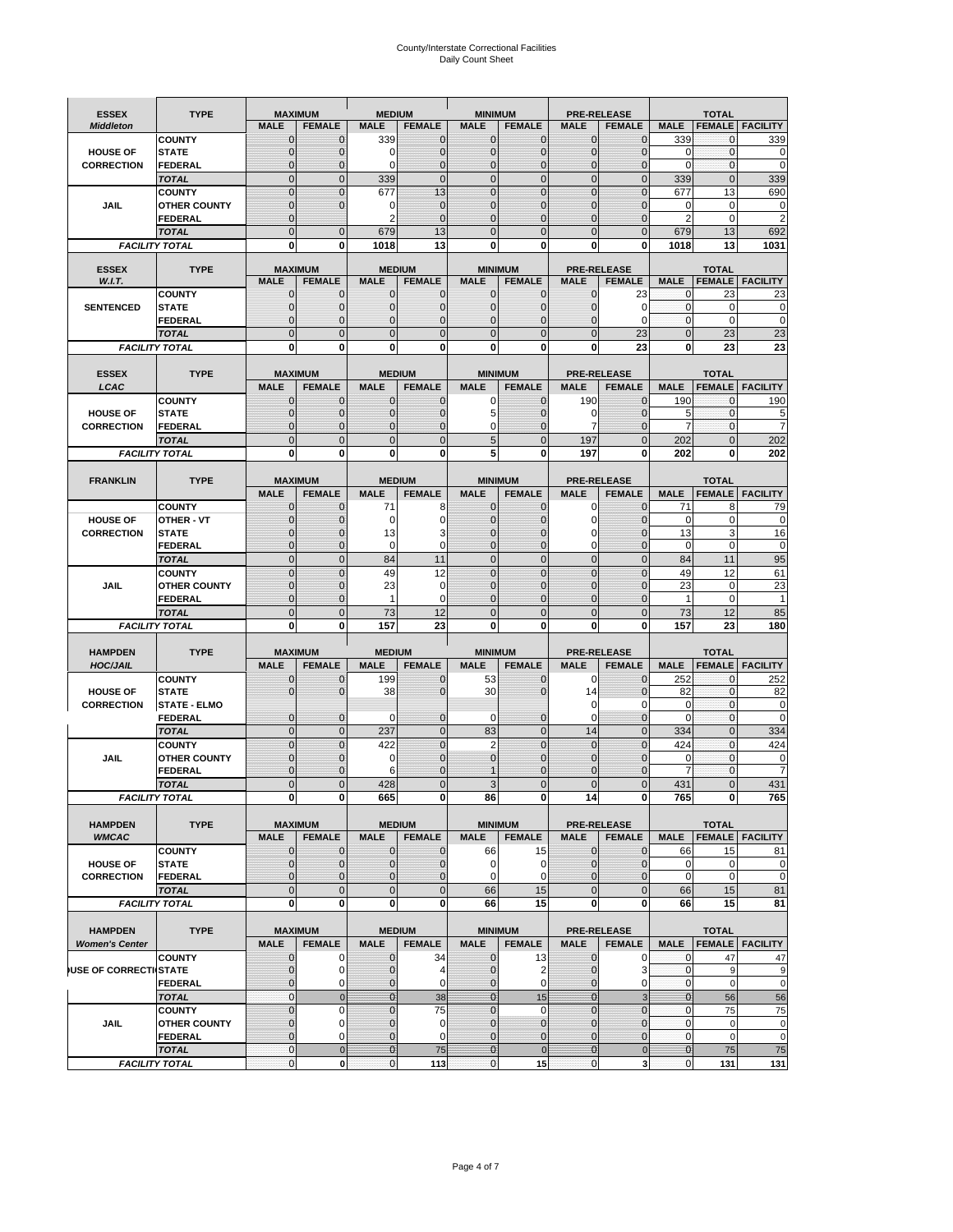| <b>HAMPSHIRE</b>                     | <b>TYPE</b>                           |                              | <b>MAXIMUM</b>              |                            | <b>MEDIUM</b>                |                            | <b>MINIMUM</b>                |                   | <b>PRE-RELEASE</b>     |                   | <b>TOTAL</b>             |                                                                                                                                                    |
|--------------------------------------|---------------------------------------|------------------------------|-----------------------------|----------------------------|------------------------------|----------------------------|-------------------------------|-------------------|------------------------|-------------------|--------------------------|----------------------------------------------------------------------------------------------------------------------------------------------------|
|                                      |                                       | <b>MALE</b>                  | <b>FEMALE</b>               | <b>MALE</b>                | <b>FEMALE</b>                | <b>MALE</b>                | <b>FEMALE</b>                 | <b>MALE</b>       | <b>FEMALE</b>          | <b>MALE</b>       | <b>FEMALE</b>            | <b>FACILITY</b>                                                                                                                                    |
|                                      | <b>COUNTY</b>                         | $\mathbf 0$                  | $\mathbf 0$                 | 62                         | $\mathbf 0$                  | 28                         | $\mathbf 0$                   | 2                 | 0                      | 92                | $\mathbf{0}$             | 92                                                                                                                                                 |
| <b>HOUSE OF</b>                      | <b>STATE</b>                          | $\mathbf{0}$                 | $\overline{0}$              | 4                          | $\overline{0}$               | 6                          | $\overline{0}$                | $\overline{2}$    | $\overline{0}$         | 12                | $\mathbf 0$              | 12                                                                                                                                                 |
| <b>CORRECTION</b>                    | <b>FEDERAL</b>                        | $\mathbf{0}$                 | 0                           | $\mathbf 0$                | $\overline{0}$               | 0                          | $\overline{0}$                | 0                 | $\mathbf 0$            | 0                 | 0                        | 0                                                                                                                                                  |
|                                      | <b>TOTAL</b>                          | $\mathbf{0}$                 | $\overline{0}$              | 66                         | $\mathbf{0}$                 | 34                         | $\mathbf{0}$                  | $\overline{4}$    |                        | 104               | $\mathbf{0}$             | 104                                                                                                                                                |
|                                      | <b>COUNTY</b>                         |                              | $\mathbf 0$                 | 84                         | $\overline{0}$               | $\mathbf 0$                | $\overline{0}$                | $\overline{0}$    | $\overline{0}$         | 84                | $\mathbf{0}$             | 84                                                                                                                                                 |
| JAIL                                 | <b>OTHER COUNTY</b>                   | $\Omega$                     | $\mathbf{0}$                | $\mathbf{0}$               | $\mathbf 0$                  | $\mathbf{0}$               | $\overline{0}$                | 0                 | $\mathbf 0$            | 0                 | $\mathbf 0$              | 0                                                                                                                                                  |
|                                      | FEDERAL                               | $\mathbf{0}$                 | $\overline{0}$              | 4                          | 0                            | $\overline{0}$             | $\mathbf{0}$                  | $\overline{0}$    | $\mathbf 0$            | $\overline{4}$    | $\mathbf{0}$             | $\overline{4}$                                                                                                                                     |
|                                      | <b>TOTAL</b>                          | $\mathbf{0}$                 | $\mathbf 0$                 | 88                         | $\mathbf 0$                  | $\overline{0}$             | $\mathbf 0$                   | $\mathbf{0}$      |                        | 88                | $\mathbf 0$              | 88                                                                                                                                                 |
|                                      | <b>FACILITY TOTAL</b>                 | 0                            | 0                           | 154                        | 0                            | 34                         | 0                             | 4                 |                        | 192               | 0                        | 192                                                                                                                                                |
|                                      |                                       |                              |                             |                            |                              |                            |                               |                   |                        |                   |                          |                                                                                                                                                    |
| <b>MIDDLESEX</b>                     | <b>TYPE</b>                           |                              | <b>MAXIMUM</b>              |                            | <b>MEDIUM</b>                |                            | <b>MINIMUM</b>                |                   | <b>PRE-RELEASE</b>     |                   | <b>TOTAL</b>             |                                                                                                                                                    |
| E. Cambridge                         | <b>COUNTY</b>                         | <b>MALE</b><br>0             | <b>FEMALE</b><br>0          | <b>MALE</b><br>$\mathbf 0$ | <b>FEMALE</b>                | <b>MALE</b><br>0           | <b>FEMALE</b><br>$\mathbf{0}$ | <b>MALE</b><br>0  | <b>FEMALE</b><br>0     | <b>MALE</b><br>0  | <b>FEMALE</b>            | <b>FACILITY</b>                                                                                                                                    |
| <b>HOUSE OF</b>                      | <b>STATE</b>                          | $\pmb{0}$                    | 0                           | $\mathbf{0}$               | 0<br>$\mathbf 0$             | $\mathbf 0$                | $\mathbf 0$                   | $\mathbf 0$       | $\mathbf 0$            | $\pmb{0}$         | 0<br>$\mathbf 0$         | 0<br>0                                                                                                                                             |
| <b>CORRECTION</b>                    | <b>FEDERAL</b>                        | $\mathbf{0}$                 | $\mathbf 0$                 | $\mathbf 0$                | $\mathbf 0$                  | $\mathbf 0$                | $\mathbf{0}$                  | $\mathbf 0$       | $\mathbf 0$            | $\mathbf{0}$      | $\mathbf 0$              | $\mathbf 0$                                                                                                                                        |
|                                      | <b>TOTAL</b>                          | $\Omega$                     | $\mathbf 0$                 | $\mathbf{0}$               | $\mathbf{0}$                 | $\mathbf 0$                | $\mathbf 0$                   | $\mathbf{0}$      | $\overline{0}$         | $\pmb{0}$         | $\mathbf{0}$             | $\mathbf 0$                                                                                                                                        |
|                                      | <b>COUNTY</b>                         | $\mathbf{0}$                 | $\mathbf{0}$                | $\mathbf{0}$               | $\mathbf{0}$                 | $\mathbf{0}$               | $\mathbf{0}$                  | $\mathbf{0}$      | $\mathbf 0$            | $\mathbf{0}$      | $\mathbf{0}$             | 0                                                                                                                                                  |
| JAIL                                 | <b>OTHER COUNTY</b>                   | 0                            | $\mathbf 0$                 | $\mathbf 0$                | 0                            | $\mathbf{0}$               | $\overline{0}$                | $\mathbf{0}$      | 0                      | $\pmb{0}$         | 0                        | 0                                                                                                                                                  |
|                                      | <b>FEDERAL</b>                        | $\mathbf{0}$                 | $\mathbf{0}$                | $\mathbf 0$                | $\mathbf 0$                  | $\mathbf{0}$               | $\overline{0}$                | $\mathbf{0}$      | $\mathbf 0$            | $\mathbf{0}$      | $\mathbf{0}$             | 0                                                                                                                                                  |
|                                      | <b>TOTAL</b>                          | $\mathbf 0$                  | $\overline{0}$              | $\overline{0}$             | $\overline{0}$               | $\overline{0}$             | $\overline{0}$                | $\overline{0}$    | $\overline{0}$         | $\mathbf{0}$      | $\overline{0}$           | $\overline{0}$                                                                                                                                     |
|                                      | <b>FACILITY TOTAL</b>                 | 0                            | 0                           | 0                          | 0                            | 0                          | 0                             | 0                 | 0                      | 0                 | 0                        | 0                                                                                                                                                  |
|                                      |                                       |                              |                             |                            |                              |                            |                               |                   |                        |                   |                          |                                                                                                                                                    |
| <b>MIDDLESEX</b>                     | <b>TYPE</b>                           |                              | <b>MAXIMUM</b>              |                            | <b>MEDIUM</b>                |                            | <b>MINIMUM</b>                |                   | <b>PRE-RELEASE</b>     |                   | <b>TOTAL</b>             |                                                                                                                                                    |
| <b>Billerica</b>                     |                                       | <b>MALE</b>                  | <b>FEMALE</b>               | <b>MALE</b>                | <b>FEMALE</b>                | <b>MALE</b>                | <b>FEMALE</b>                 | <b>MALE</b>       | <b>FEMALE</b>          | <b>MALE</b>       | <b>FEMALE</b>            | <b>FACILITY</b>                                                                                                                                    |
|                                      | <b>COUNTY</b>                         | 0                            | $\mathbf 0$                 | 269                        | 0                            | 14                         | $\mathbf{0}$                  | 23                | $\mathbf 0$            | 306               | 0                        | 306                                                                                                                                                |
| <b>HOUSE OF</b>                      | <b>STATE</b>                          | 0                            | $\mathbf 0$                 | 0                          | $\mathbf 0$                  | 0                          | 0                             | 0                 | $\mathbf 0$            | 0                 | $\mathbf 0$              | 0                                                                                                                                                  |
| <b>CORRECTION</b>                    | <b>FEDERAL</b>                        | 0                            | $\mathbf{0}$                | 0                          | 0                            | 0                          | $\mathbf 0$                   | 0                 | $\mathbf 0$            | 0                 | 0                        | 0                                                                                                                                                  |
|                                      | <b>TOTAL</b>                          | $\mathbf{0}$                 | $\mathbf 0$                 | 269                        | $\mathbf 0$                  | 14                         | $\overline{0}$                | 23                | $\overline{0}$         | 306               | $\mathbf{0}$             | 306                                                                                                                                                |
|                                      | <b>COUNTY</b>                         | $\Omega$                     | $\overline{0}$              | 436                        | $\Omega$                     | $\overline{0}$             | $\Omega$                      | $\overline{0}$    | $\Omega$               | 436               | $\mathbf 0$              | 436                                                                                                                                                |
| JAIL                                 | <b>OTHER COUNTY</b>                   | 0                            | $\mathbf 0$                 | 0                          | $\mathbf{0}$                 | $\mathbf 0$                | $\mathbf{0}$                  | $\mathbf{0}$      | $\overline{0}$         | 0                 | 0                        | 0                                                                                                                                                  |
|                                      | <b>FEDERAL</b>                        | $\Omega$                     | $\mathbf 0$                 | $\Omega$                   | $\mathbf 0$                  | $\mathbf 0$                | $\overline{0}$                | 0                 | $\mathbf 0$            | $\Omega$          | $\mathbf 0$              | $\mathbf 0$                                                                                                                                        |
|                                      | <b>TOTAL</b>                          | $\mathbf 0$                  | $\overline{0}$              | 436                        | $\overline{0}$               | $\overline{0}$             | $\overline{0}$                | $\overline{0}$    | $\overline{0}$         | 436               | $\overline{0}$           | 436                                                                                                                                                |
|                                      | <b>FACILITY TOTAL</b>                 |                              | 0                           | 705                        | 0                            | 14                         | $\mathbf{0}$                  | 23                | 0                      | 742               | 0                        | 742                                                                                                                                                |
|                                      |                                       |                              |                             |                            |                              |                            |                               |                   |                        |                   |                          |                                                                                                                                                    |
|                                      |                                       |                              |                             |                            |                              |                            |                               |                   |                        |                   |                          |                                                                                                                                                    |
| <b>NORFOLK</b>                       | <b>TYPE</b>                           |                              | <b>MAXIMUM</b>              |                            | <b>MEDIUM</b>                |                            | <b>MINIMUM</b>                |                   | <b>PRE-RELEASE</b>     |                   | <b>TOTAL</b>             |                                                                                                                                                    |
| Dedham / RT 128                      |                                       | <b>MALE</b>                  | <b>FEMALE</b>               | <b>MALE</b>                | <b>FEMALE</b>                | <b>MALE</b>                | <b>FEMALE</b>                 | <b>MALE</b>       | <b>FEMALE</b>          | <b>MALE</b>       | <b>FEMALE</b>            | <b>FACILITY</b>                                                                                                                                    |
| <b>HOUSE OF</b>                      | <b>COUNTY</b><br><b>STATE</b>         | 0<br>$\mathbf{0}$            | $\mathbf 0$<br>$\mathbf 0$  | 138<br>0                   | 0<br>$\mathbf{0}$            | 0<br>0                     | $\mathbf{0}$<br>$\mathbf{0}$  | 38<br>0           | 0<br>$\mathbf 0$       | 176<br>0          | 0<br>$\mathbf 0$         | 176<br>0                                                                                                                                           |
| <b>CORRECTION</b>                    | FEDERAL                               | $\mathbf{0}$                 | 0                           | 0                          | 0                            | 0                          | $\overline{0}$                | 0                 | 0                      | $\mathbf 0$       | $\mathbf 0$              | 0                                                                                                                                                  |
|                                      | <b>TOTAL</b>                          | $\pmb{0}$                    | $\mathbf 0$                 | 138                        | $\mathbf 0$                  | $\mathbf 0$                | $\overline{0}$                | 38                | $\mathbf 0$            | 176               | $\mathbf 0$              | 176                                                                                                                                                |
|                                      | <b>COUNTY</b>                         | $\Omega$                     | $\overline{0}$              | 248                        | $\overline{0}$               | $\overline{0}$             | $\Omega$                      | $\mathbf 0$       | $\overline{0}$         | 248               | 0                        | 248                                                                                                                                                |
| JAIL                                 | INS                                   | $\mathbf{0}$                 | 0                           | $\mathbf 0$                | $\mathbf{0}$                 | $\mathbf{0}$               | $\mathbf{0}$                  | 0                 | $\mathbf 0$            | 0                 | 0                        | 0                                                                                                                                                  |
|                                      | <b>FEDERAL</b>                        | $\mathbf{0}$                 | $\overline{0}$              | 52                         | $\mathbf 0$                  | $\overline{0}$             | $\Omega$                      | $\mathbf 0$       | $\mathbf 0$            | 52                | $\mathbf 0$              | 52                                                                                                                                                 |
|                                      | <b>TOTAL</b>                          | $\mathbf 0$                  | $\overline{0}$              | 300                        | $\overline{0}$               | $\overline{0}$             | $\overline{0}$                | $\Omega$          | $\overline{0}$         | 300               | $\mathbf{0}$             | 300                                                                                                                                                |
|                                      | <b>FACILITY TOTAL</b>                 | 0                            | 0                           | 438                        | 0                            | 0                          | 0                             | 38                | 0                      | 476               | 0                        | 476                                                                                                                                                |
|                                      |                                       |                              |                             |                            |                              |                            |                               |                   |                        |                   |                          |                                                                                                                                                    |
| <b>NORFOLK</b>                       | <b>TYPE</b>                           |                              | <b>MAXIMUM</b>              |                            | <b>MEDIUM</b>                |                            | <b>MINIMUM</b>                |                   | <b>PRE-RELEASE</b>     |                   | <b>TOTAL</b>             |                                                                                                                                                    |
| <b>Braintree</b>                     |                                       | <b>MALE</b>                  | <b>FEMALE</b>               | <b>MALE</b>                | <b>FEMALE</b>                | <b>MALE</b>                | <b>FEMALE</b>                 | <b>MALE</b>       | <b>FEMALE</b>          | <b>MALE</b>       | <b>FEMALE</b>            | <b>FACILITY</b>                                                                                                                                    |
|                                      | <b>COUNTY</b>                         | $\mathbf{0}$                 | $\mathbf{0}$                | $\mathbf 0$                | 0                            | 0                          | $\mathbf{0}$                  | 0                 | $\mathbf{0}$           | $\mathbf 0$       | 0                        |                                                                                                                                                    |
| <b>HOUSE OF</b>                      | <b>STATE</b>                          | $\Omega$                     | $\Omega$                    | $\Omega$                   | $\overline{0}$               | $\Omega$                   | $\Omega$                      | $\mathbf{0}$      | $\Omega$               | $\Omega$          | $\Omega$                 |                                                                                                                                                    |
| <b>CORRECTION</b>                    | FEDERAL                               | $\mathbf 0$                  | 0                           | $\mathbf 0$                | $\bf{0}$                     | $\mathbf 0$                | $\overline{0}$                | $\mathbf 0$       | $\mathbf 0$            | $\overline{0}$    | $\mathbf 0$              |                                                                                                                                                    |
|                                      | <b>TOTAL</b>                          | $\mathbf 0$                  | $\overline{0}$              | $\mathbf{0}$               | $\mathbf 0$                  | $\mathbf 0$                | $\mathbf 0$                   | $\mathbf 0$       | $\mathbf 0$            | $\mathbf 0$       | $\pmb{0}$                |                                                                                                                                                    |
|                                      | <b>FACILITY TOTAL</b>                 | $\mathbf 0$                  | 0                           | 0                          | 0                            | $\mathbf 0$                | <sub>0</sub>                  | 0                 | 0                      | $\mathbf{0}$      | $\mathbf 0$              |                                                                                                                                                    |
|                                      |                                       |                              |                             |                            |                              |                            |                               |                   |                        |                   |                          |                                                                                                                                                    |
| <b>PLYMOUTH</b>                      | <b>TYPE</b>                           |                              | <b>MAXIMUM</b>              |                            | <b>MEDIUM</b>                |                            | <b>MINIMUM</b>                |                   | PRE-RELEASE            |                   | <b>TOTAL</b>             | 0<br>0                                                                                                                                             |
|                                      |                                       | <b>MALE</b>                  | <b>FEMALE</b>               | <b>MALE</b>                | <b>FEMALE</b>                | <b>MALE</b>                | <b>FEMALE</b>                 | <b>MALE</b>       | <b>FEMALE</b>          | <b>MALE</b>       |                          | <b>FEMALE   FACILITY</b>                                                                                                                           |
|                                      | <b>COUNTY</b><br><b>STATE</b>         | $\mathbf{0}$<br>$\mathbf{0}$ | 0                           | 136                        | $\mathbf{0}$<br>$\mathbf{0}$ | 0                          | $\mathbf{O}$<br>$\mathbf{0}$  | 0<br>$\mathbf{0}$ | 0                      | 136               | $\mathbf 0$              |                                                                                                                                                    |
| <b>HOUSE OF</b><br><b>CORRECTION</b> | <b>FEDERAL</b>                        | $\mathbf 0$                  | $\mathbf 0$<br>$\mathbf{0}$ | 54<br>$\mathbf 0$          | $\pmb{0}$                    | $\mathbf 0$<br>$\mathbf 0$ | $\mathbf{0}$                  | $\mathbf{0}$      | 0<br>0                 | 54<br>$\mathbf 0$ | $\pmb{0}$<br>$\mathbf 0$ |                                                                                                                                                    |
|                                      | <b>DYS</b>                            | $\mathbf{0}$                 | $\mathbf{0}$                | 0                          | $\mathbf{0}$                 | $\mathbf 0$                | $\mathbf{0}$                  | 0                 | $\mathbf{0}$           | $\mathbf 0$       | $\mathbf{O}$             |                                                                                                                                                    |
|                                      | <b>TOTAL</b>                          | $\mathbf 0$                  | $\mathbf 0$                 | 190                        | $\mathbf 0$                  | $\mathbf 0$                | $\mathbf 0$                   | $\mathbf 0$       | $\pmb{0}$              | 190               | $\mathbf{0}$             |                                                                                                                                                    |
|                                      | <b>COUNTY</b>                         | $\mathbf 0$                  | $\mathbf 0$                 | 217                        | $\mathbf{0}$                 | $\mathbf 0$                | $\overline{0}$                | $\mathbf 0$       | $\mathbf 0$            | 217               | $\mathbf 0$              | 217                                                                                                                                                |
| JAIL                                 | <b>OTHER COUNTY</b>                   | $\mathbf{0}$                 | $\mathbf{0}$                | 290                        | $\mathbf 0$                  | $\mathbf 0$                | $\mathbf{0}$                  | 0                 | $\mathbf{0}$           | 290               | $\mathbf 0$              |                                                                                                                                                    |
|                                      | <b>FEDERAL</b>                        | $\mathbf{0}$                 | $\mathbf{0}$                | 187                        | 0                            | $\mathbf 0$                | $\overline{0}$                | $\mathbf 0$       | $\overline{0}$         | 187               | $\mathbf 0$              |                                                                                                                                                    |
|                                      | 52A's                                 | $\mathbf{0}$                 | $\mathbf{0}$                | 0                          | $\mathbf{0}$                 | $\mathbf 0$                | $\overline{0}$                | 0                 | $\mathbf 0$            | $\mathbf 0$       | $\mathbf{O}$             |                                                                                                                                                    |
|                                      | Non 52A's                             | $\mathbf{0}$                 | $\mathbf{0}$                | $\mathbf 0$                | $\mathbf{0}$                 | $\mathbf 0$                | $\overline{0}$                | $\mathbf 0$       | 0                      | $\mathbf 0$       | $\mathbf 0$              |                                                                                                                                                    |
|                                      | <b>TOTAL</b><br><b>FACILITY TOTAL</b> | $\mathbf 0$<br>0             | $\mathbf 0$<br>0            | 694<br>884                 | $\mathbf 0$<br>0             | $\mathbf 0$<br>$\mathbf 0$ | $\mathbf{0}$<br>$\mathbf{0}$  | $\mathbf 0$<br>0  | $\pmb{0}$<br>$\pmb{0}$ | 694<br>884        | $\mathbf 0$<br>$\bf{0}$  | $\Omega$<br>$\mathbf 0$<br>$\mathbf 0$<br>136<br>54<br>$\mathbf 0$<br>$\mathbf 0$<br>190<br>290<br>187<br>$\mathbf 0$<br>$\mathbf 0$<br>694<br>884 |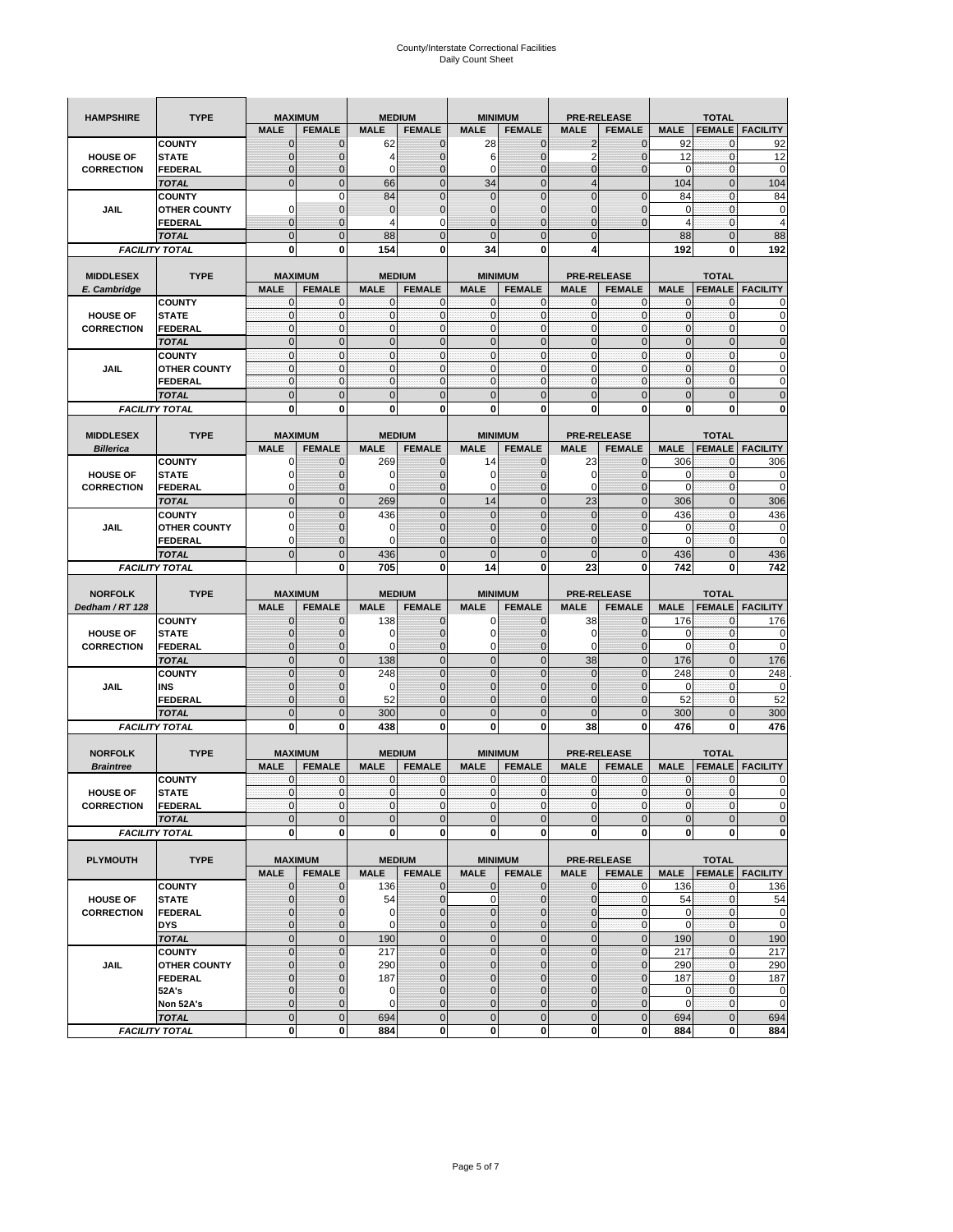# County/Interstate Correctional Facilities Daily Count Sheet

| <b>SUFFOLK</b>        | <b>TYPE</b>           |                              | <b>MAXIMUM</b> |             | <b>MEDIUM</b> |                | <b>MINIMUM</b> |                | <b>PRE-RELEASE</b> |             | <b>TOTAL</b>  |                 |
|-----------------------|-----------------------|------------------------------|----------------|-------------|---------------|----------------|----------------|----------------|--------------------|-------------|---------------|-----------------|
| <b>Nashua Street</b>  |                       | <b>MALE</b>                  | <b>FEMALE</b>  | <b>MALE</b> | <b>FEMALE</b> | <b>MALE</b>    | <b>FEMALE</b>  | <b>MALE</b>    | <b>FEMALE</b>      | <b>MALE</b> | <b>FEMALE</b> | <b>FACILITY</b> |
|                       | <b>COUNTY</b>         | $\Omega$                     | $\mathbf{0}$   | 489         | $\Omega$      | $\mathbf{0}$   | $\Omega$       | $\mathbf{0}$   | $\Omega$           | 489         | $\Omega$      | 489             |
| JAIL                  | <b>OTHER COUNTY</b>   | $\Omega$                     | $\Omega$       | $\Omega$    | 0             | $\Omega$       | $\Omega$       | $\Omega$       | $\Omega$           | $\Omega$    | $\Omega$      | 0               |
|                       | <b>FEDERAL</b>        | $\mathbf{0}$                 | $\mathbf{0}$   | 0           | 0             | $\mathbf{0}$   | $\mathbf{0}$   | $\mathbf 0$    | $\mathbf{0}$       | $\Omega$    | 0             | 0               |
|                       | <b>TOTAL</b>          | $\Omega$                     | $\Omega$       | 489         | $\Omega$      | $\overline{0}$ | $\Omega$       | $\Omega$       | $\Omega$           | 489         | $\Omega$      | 489             |
|                       | <b>FACILITY TOTAL</b> | 0                            | $\mathbf{0}$   | 489         | 0             | $\mathbf{0}$   | $\bf{0}$       | $\mathbf{0}$   | 0                  | 489         | 0             | 489             |
|                       |                       |                              |                |             |               |                |                |                |                    |             |               |                 |
| <b>SUFFOLK</b>        | <b>TYPE</b>           |                              | <b>MAXIMUM</b> |             | <b>MEDIUM</b> |                | <b>MINIMUM</b> |                | <b>PRE-RELEASE</b> |             | <b>TOTAL</b>  |                 |
| South Bay             |                       | <b>MALE</b>                  | <b>FEMALE</b>  | <b>MALE</b> | <b>FEMALE</b> | <b>MALE</b>    | <b>FEMALE</b>  | <b>MALE</b>    | <b>FEMALE</b>      | <b>MALE</b> | <b>FEMALE</b> | <b>FACILITY</b> |
|                       | <b>COUNTY</b>         | $\Omega$                     | $\mathbf{0}$   | 538         | 242           | $\mathbf{0}$   | $\mathbf{0}$   | 4              | 2                  | 542         | 244           | 786             |
| <b>HOUSE OF</b>       | <b>STATE</b>          |                              | $\overline{0}$ | $\Omega$    |               | $\Omega$       | O              | $\Omega$       | $\Omega$           | $\Omega$    |               | 1               |
| <b>CORRECTION</b>     | <b>FEDERAL</b>        | $\Omega$                     | $\overline{0}$ | 0           | 0             | $\mathbf{0}$   | $\mathbf{0}$   | $\Omega$       | 0                  | $\Omega$    | $\Omega$      | $\Omega$        |
|                       | <b>TOTAL</b>          | $\Omega$                     | $\overline{0}$ | 538         | 243           | $\mathbf 0$    | $\mathbf{0}$   | $\overline{4}$ | $\overline{2}$     | 542         | 245           | 787             |
|                       | <b>FACILITY TOTAL</b> | 0                            | 0              | 538         | 243           | $\mathbf{0}$   | 0              | 4              | $\overline{2}$     | 542         | 245           | 787             |
|                       |                       |                              |                |             |               |                |                |                |                    |             |               |                 |
| <b>WORCESTER</b>      |                       |                              | <b>MAXIMUM</b> |             | <b>MEDIUM</b> |                | <b>MINIMUM</b> |                | <b>PRE-RELEASE</b> |             | <b>TOTAL</b>  |                 |
|                       |                       | <b>MALE</b>                  | <b>FEMALE</b>  | <b>MALE</b> | <b>FEMALE</b> | <b>MALE</b>    | <b>FEMALE</b>  | <b>MALE</b>    | <b>FEMALE</b>      | <b>MALE</b> | <b>FEMALE</b> | <b>FACILITY</b> |
|                       | <b>COUNTY</b>         |                              |                |             |               |                |                |                |                    | 329         | $\Omega$      | 329             |
| <b>HOUSE OF</b>       | <b>STATE</b>          |                              |                |             |               |                |                |                |                    | 0           | 0             | 0               |
| <b>CORRECTION</b>     | FEDERAL               |                              |                |             |               |                |                |                |                    | $\Omega$    | $\Omega$      | 0               |
|                       | <b>TOTAL</b>          | $\Omega$                     | $\mathbf{0}$   | $\Omega$    | $\mathbf 0$   | $\mathbf{0}$   | $\mathbf{0}$   | $\mathbf{0}$   | $\Omega$           | 329         | $\mathbf{0}$  | 329             |
|                       | <b>COUNTY</b>         |                              |                |             |               |                |                |                |                    | 451         | $\Omega$      | 451             |
| <b>JAIL</b>           | <b>OTHER COUNTY</b>   |                              |                |             |               |                |                |                |                    | $\Omega$    | $\Omega$      | 0               |
|                       | FEDERAL               |                              |                |             |               |                |                |                |                    | $\Omega$    | $\Omega$      | $\mathbf 0$     |
|                       | <b>TOTAL</b>          | $\cap$                       | $\Omega$       | $\Omega$    | $\mathbf{0}$  | $\mathbf{0}$   | $\Omega$       | $\Omega$       | $\Omega$           | 451         | $\Omega$      | 451             |
|                       | <b>FACILITY TOTAL</b> | $\Omega$                     | 0              | $\Omega$    | 0             | $\mathbf{0}$   | $\bf{0}$       | $\mathbf 0$    | 0                  | 780         | O             | 780             |
|                       |                       |                              |                |             |               |                |                |                |                    |             |               |                 |
| <b>FEDERAL BUREAU</b> |                       | <b>STATE</b>                 |                |             |               |                |                |                |                    |             |               |                 |
| OF PRISONS            | <b>TYPE</b>           | <b>TOTAL</b><br><b>STATE</b> | 12             |             |               |                |                |                |                    |             |               |                 |
| <b>DYS</b>            | <b>TYPE</b>           | <b>TOTAL</b>                 | $\mathbf{1}$   |             |               |                |                |                |                    |             |               |                 |
|                       |                       | <b>STATE</b>                 |                |             |               |                |                |                |                    |             |               |                 |
| <b>INTERSTATES</b>    | <b>TYPE</b>           | <b>TOTAL</b>                 | 80             |             |               |                |                |                |                    |             |               |                 |

\*Data for county facilities is provided by the MA County Sheriffs.